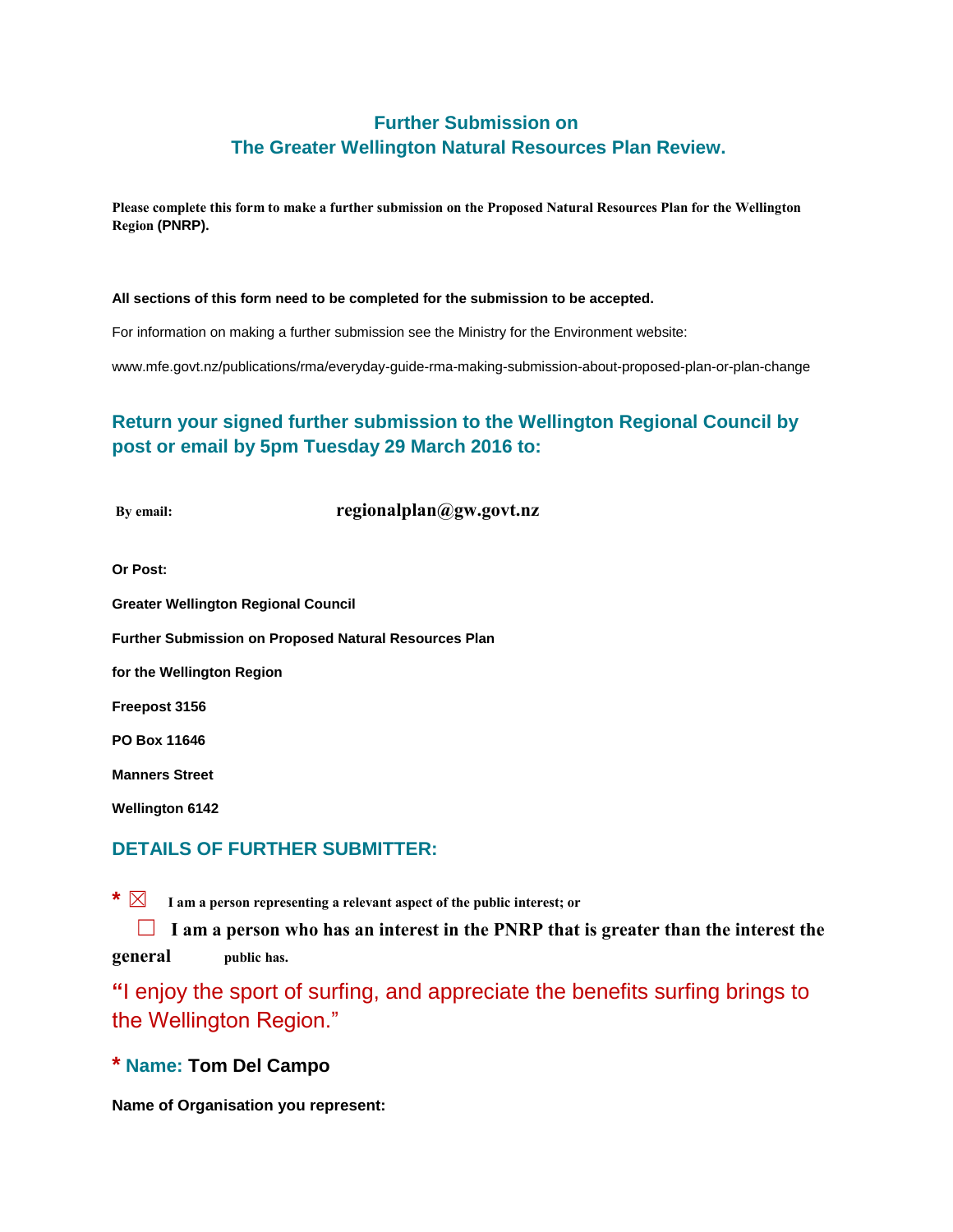## **\*Address: 34 Lerwick Terrace Melrose 6022**

#### **\*Phone/ Fax 0211595781**

#### **EMAIL ADDRESS: tomdelcampo@gmail.com**

☐ **I do not wish to be heard in support of my further submission; or**

☐ **I do wish to be heard in support of my further submission; and, if so,**

X **I would be prepared to consider presenting this further submission in a joint case with others making a similar further submission at any hearing.**

#### **Details of the submission(s) I am commenting on :**

|  | Submitter 282: Wellington International Airport Limited. |  |  |
|--|----------------------------------------------------------|--|--|
|--|----------------------------------------------------------|--|--|

| <b>Address for contact:</b> | Mitchell's Partnerships Ltd.<br>PO Box 489 Dunedin, 9054 |
|-----------------------------|----------------------------------------------------------|
| <b>Email</b>                | Claire.hunter@mitchellpartnerships.co.nz                 |
| CC.                         | greg.thomas@wlg.aero                                     |

**I oppose submitter 282 in regard to the following points:** 

**You wouldn't take away the only Rugby/Cricket Field in Wellington used by hundreds of people on a daily basis. Why would you consider doing that to us surfers. It is so crowded these days and you want to make it worse. Its down right dangerous to squish more people in smaller area to surf. I moved here to NZ for a job and to surf 10 years ago. It is now my home. Surfing was a huge draw to**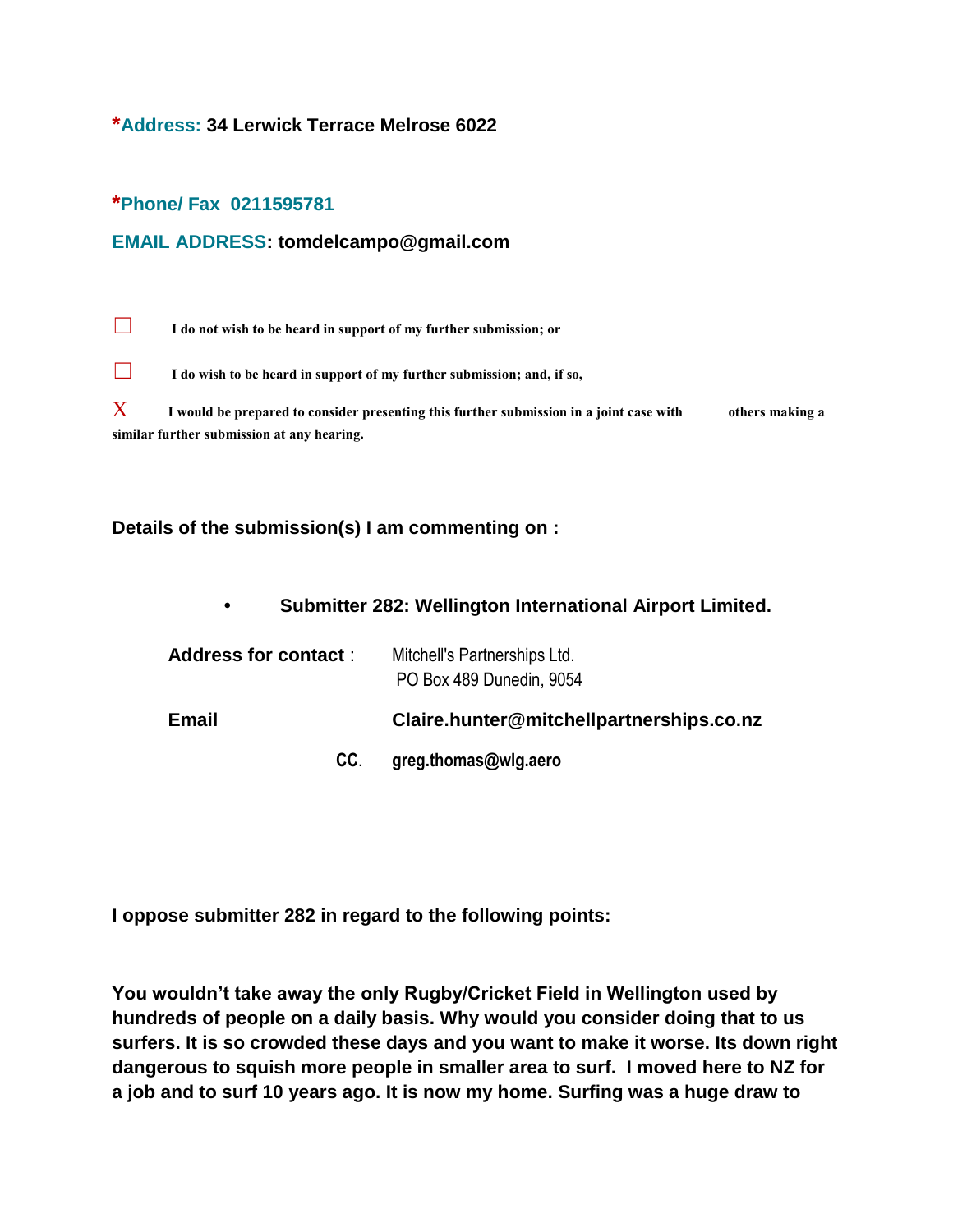**come here. I am now in the process of becoming a proud citizen and hope that our voices are heard. This is a BIG deal to us rate paying surfers. Please don't destroy the wall our local sport and our sanity. Thank you.**

# **WIAL Submission Page 5 Paragraph xi:**

Schedule K relating to surf breaks seeks to preserve the natural character of the coastal marine area by protecting (Objective 037, Policy P51) surf breaks. However the schedule includes surf breaks that have been significantly affected by the modification of the environment in Lyall Bay and are therefore not representative of the natural character of the coastal marine area. WIAL also notes that the Proposed Plan provides little scope for the mitigation of effects on surf breaks. Furthermore, WIAL queries the reason for elevating surfing above other recreational values, when the NZCPS (Policy 6) seeks more broadly to maintain and enhance the public open space and recreation qualities and values of the coastal marine area. WIAL also notes that there is no higher level directive within the Wellington Regional Policy Statement to require the specific protection of surf breaks at a regional level, WIAL considers that the Proposed Plan inappropriately extends a level of protection to regionally significant surf breaks that would be more commensurate with the management of surf breaks of national significance, and is therefore contrary to, and does not give effect to, the NZCPS Policy 16.

## **My Response:**

WIAL have failed to recognise that regional surf breaks are protected under Policies 13 and 15 of the New Zealand Coastal Policy Statement, these policies give direction to territorial authorities to provide identification and protection for their regional surf breaks, as surf breaks are recognised as elements of Natural Features along with natural landforms such as headlands, peninsulas, cliffs, dunes, wetlands, reefs, freshwater springs and surf breaks; Policy 13(2)(c) and;

Policy 15(b) avoid significant adverse effects and avoid, remedy, or mitigate other adverse

effects of activities on other natural features and natural landscapes in the coastal

environment;

Where Policy 15(c) gives direction on methods by which to avoid, remedy or mitigate effects on these identified natural features.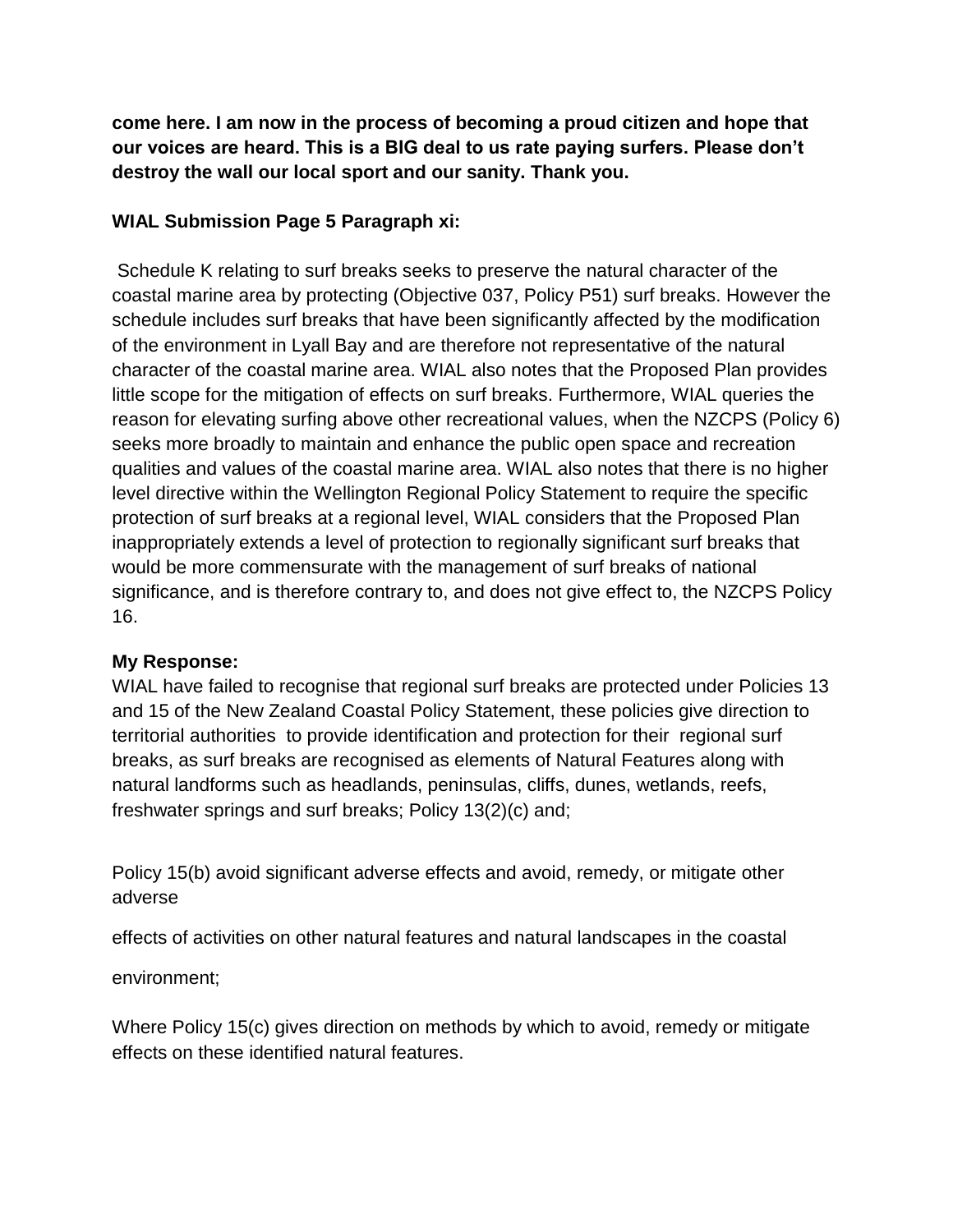# **WIAL Submission Annexure A, page 8, Objective 037**

# **Significant surf breaks are protected from inappropriate use and development**

I **oppose** Wial's decision sought deletion of Objective 037

I seek that Objective 037 is kept in the PNRP.

**I oppose** WIAL's decision sought that Schedule K of the PNRP be revised, with the intent that the Corner Surf break be removed from the schedule.

## **WIAL Submission Annexure A, page 25 : Policy P51 Significant Surf breaks**

## **I oppose WIAL's decision sought to delete Policy P51**

## **Reason**

WIAL assert that the Corner surf break is not a natural feature, as without the airport, the Corner surf break would not exist in its current form.

The Corner Surf break is a natural reaction to the airport. A number of senior surfers note that there was a surfbreak in the part of Lyall Bay that has been reclaimed for the airport, a right hander. Evidence of this can be viewed at the Alexander Turnball Library: https://natlib.govt.nz/records/23046068?search%5Bpath%5D=items&search%5Btext%5 D=Lyall+Bay+1938

"WIAL questions how Policy P51 would work in regard to these scheduled surf spots which have been enhanced by human-induced modification. If it is intended to only protect naturally occurring surf breaks, the schedule would have to be revised to reflect this."

It should be pointed out that from case law the precedence is with respect to environmental impacts that they are assessed on, what is there today, not what it used to be like.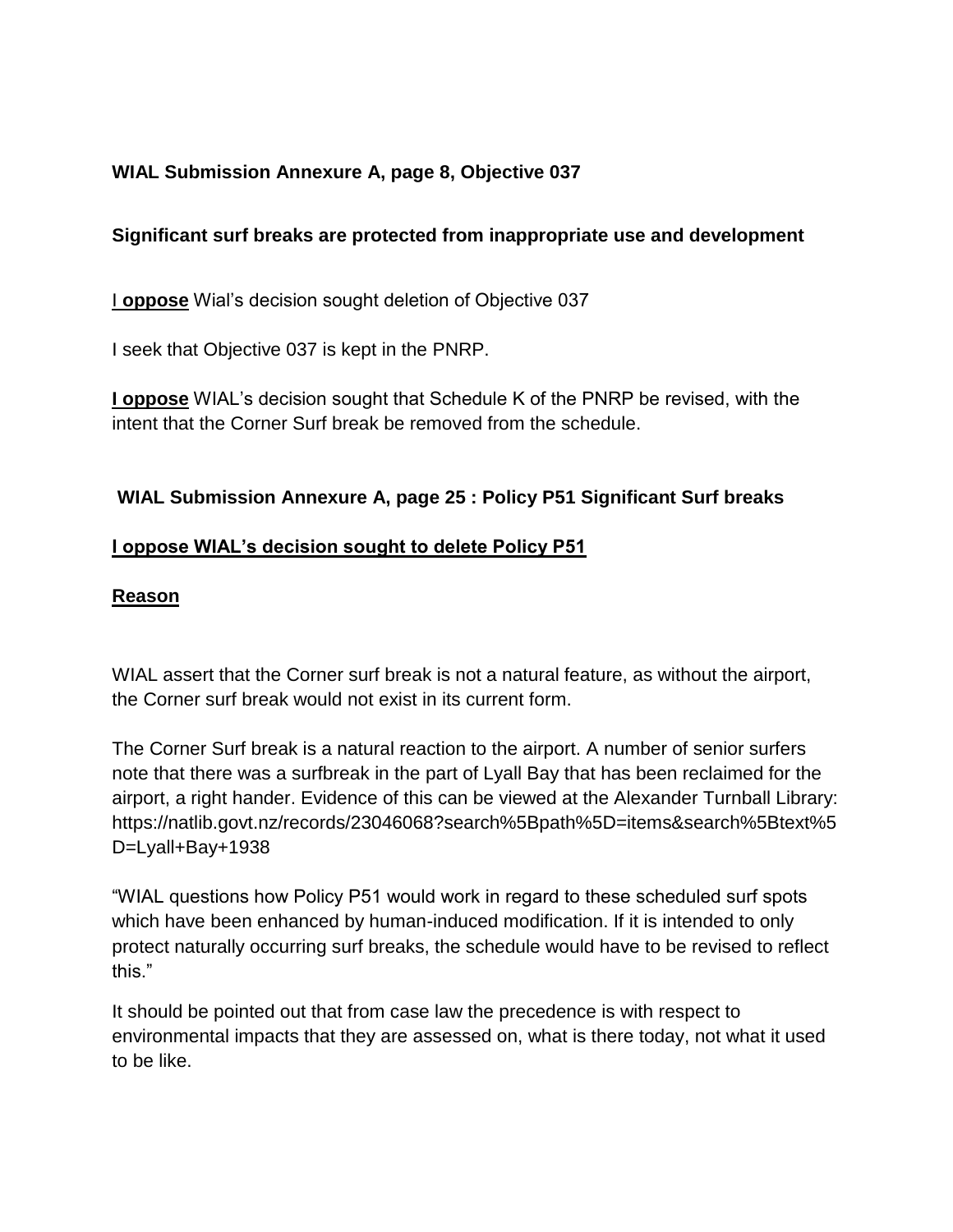For example, replacing an old causeway with a bridge, you must consider the impacts on the environment as it is with the causeway, not as it is without the old causeway before it was constructed; the same with replacing a coastal protection structure for a new one; it's not about how the new structure would impact on the environment before the old structure was there, it is the impact on the existing environment.

In this case, it would mean that WIAL cannot argue that because the historic humaninduced changes to Lyall Bay resulted in a high-quality surfing break, it does not have to consider it or that it has no value because it's not 'natural'. Furthermore, and most importantly, the reclamation may be manmade (i.e. not natural), however, the break that formed beside it formed naturally due to coastal processes and is an entirely natural feature in response to human intervention (it is comprised of swell, currents, water levels, seabed morphology and wind, as per Schedule 1 of the NZCPS).

## **Relief Sought:**

| Dismiss Wial's decision sought to | remove Objective 037,                                                                                       |        |  |
|-----------------------------------|-------------------------------------------------------------------------------------------------------------|--------|--|
|                                   | Dismiss Wial's decision sought to<br>Schedule K of the PNRP with intent to remove<br>the Corner surf break. | revise |  |
|                                   | Dismiss Wial's decision sought to<br>P51 of the PNRP                                                        | delete |  |

**Objective 037** 

**Significant surf breaks are protected from inappropriate use and development**

**I support the inclusion of this objective in the PNRP.**

**Policy P51**

# **I support in part Policy p51**

Policy P51: Significant surf breaks

Use and development in and adjacent to the significant surf breaks identified in

Schedule K (surf breaks) shall be managed by **minimising** the adverse effects on: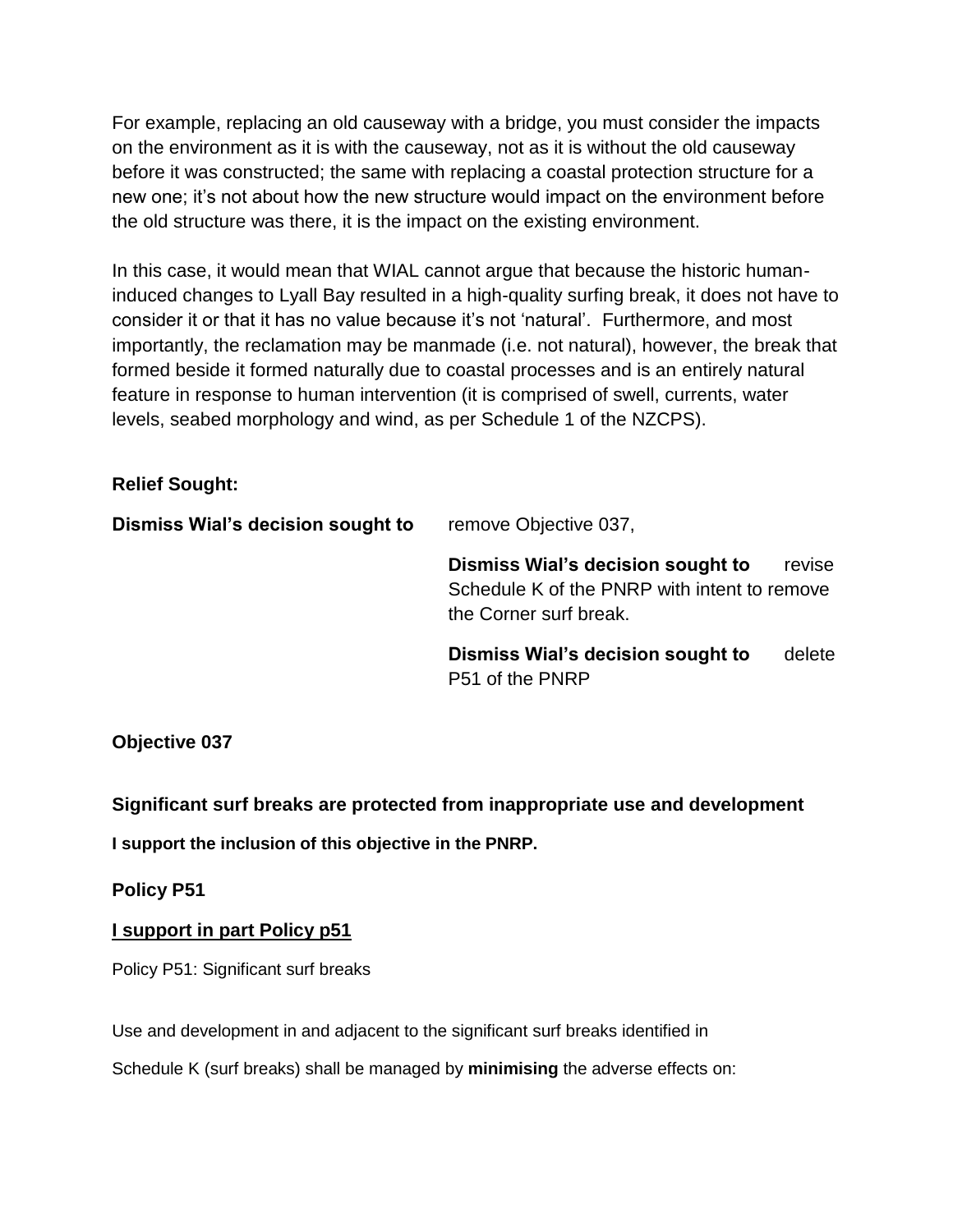(a) natural processes, currents, seabed morphology and swell corridors

that contribute to significant surf breaks, and

(b) access to significant surf breaks within the coastal marine area, on a permanent or ongoing basis.

## **Reason**

Policy P51 is inconsistent with The New Zealand Coastal Policy Statement and other policies in PNRP that refer to Natural Features.

Both Policy 13 and 15 note that adverse effects must be avoided, remedied, or mitigated. Policy 13 describes the range of natural features that these policies recognise:

#### **Policy 13 Preservation of natural character**

**2 (c)** natural landforms such as headlands, peninsulas, cliffs, dunes, wetlands, reefs, freshwater springs and surf breaks;

Policy P51 of the GWRC PNRP uses the word **minimising** which lends far less weight than avoid remedy or mitigate.

I note that other policies in the PNRP that relate to natural features (such as 4.6.5 Natural features and landscapes and special amenity landscapes (b) )refer to avoid, remedy, or mitigate.

I question why out of all natural features, surf breaks are singled out for lessor protection?

# **Decision Sought: Change Policy P51 to read as:**

Policy P51: Significant surf breaks

Use and development in and adjacent to the significant surf breaks identified in

Schedule K (surf breaks) shall be managed by minimising **avoiding remedying, or mitigating** the adverse effects on: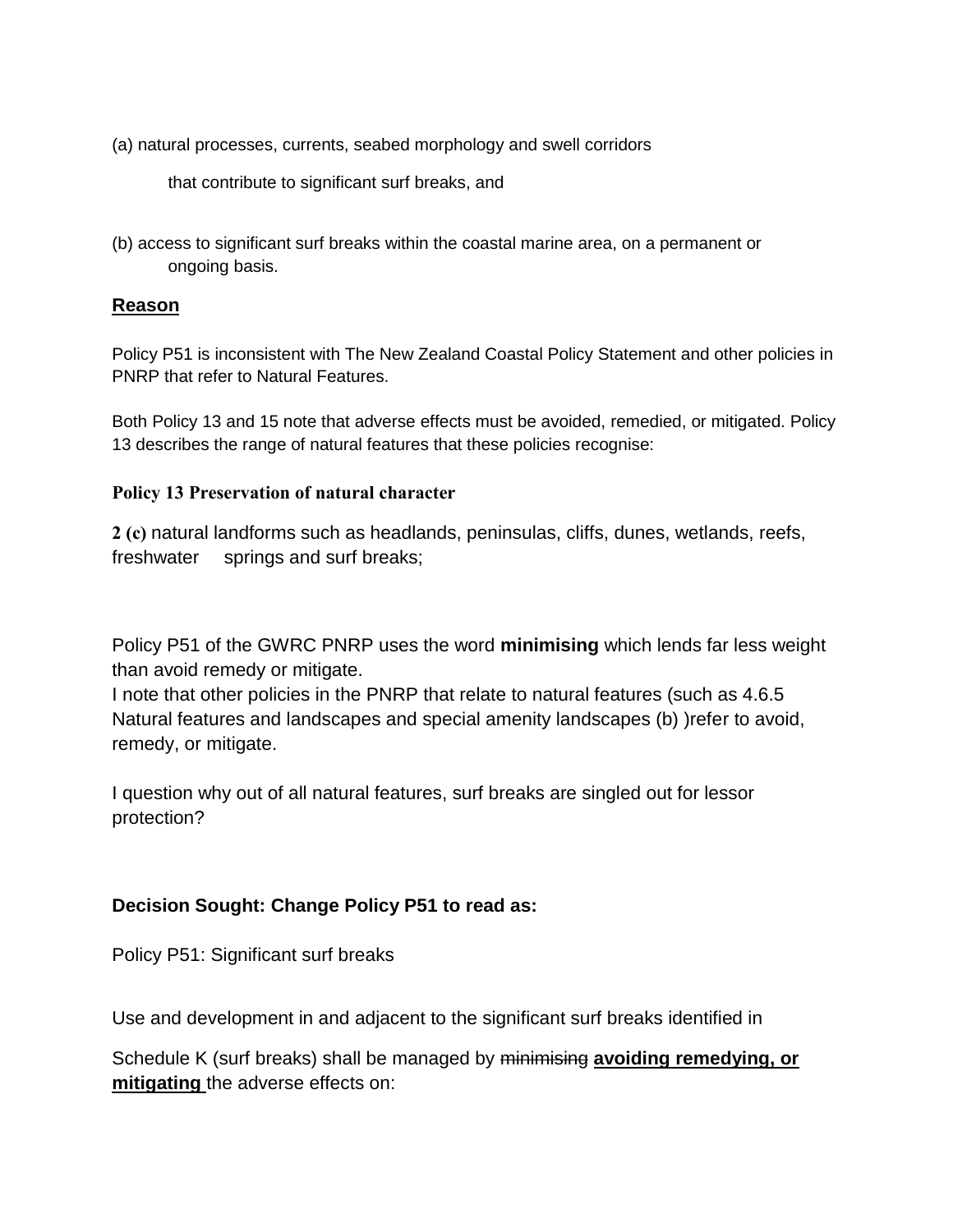(a) natural processes, currents, seabed morphology and swell corridors that contribute to significant surf breaks, and

(b) access to significant surf breaks within the coastal marine area, on a permanent or ongoing basis.

#### **Note:**

The deletion I seek is indicated by strikethrough, the addition I seek is indicated by bold and underline

# **SIGNED:Tom Del Campo**

*Signature of person making further or person authorised to sign on behalf of person making further submission. A signature is not required if you make your submission by electronic means.*

## **Please note:**

All information included in a further submission under the Resource Management Act 1991 becomes public information. All further submissions will be put on the GWRC website and will include all personal details included in the further submission.

PLEASE CC THIS EMAIL TO WIAL, AN OBLIGATION OF THE FURTHER SUBMISSION PROCCESS:

Claire.hunter@mitchellpartnerships.co.nz

or by Post: Wellington International Airport Ltd c/o Mitchell Partnerships Ltd